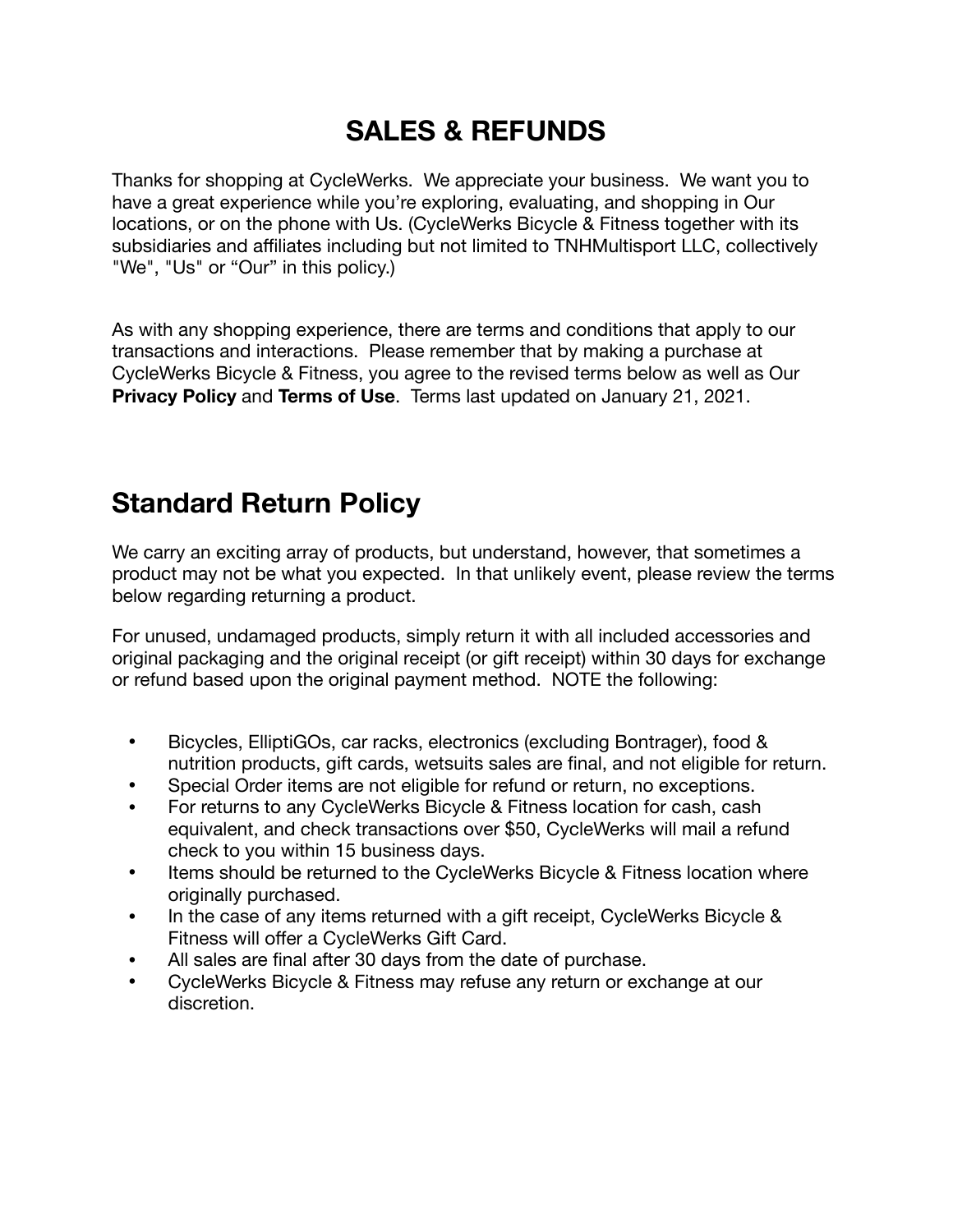# **Additional Product Terms**

Making any unauthorized modifications to any product sold will violate the original warranty implied or in writing. Should any product become damaged or non-functional due to an unauthorized modification, repairs are not covered under warranty.

### **Pricing and Price Reductions/Corrections**

CycleWerks Bicycle & Fitness reserves the right to change prices for products displayed at/in Our locations at any time, and to correct pricing errors that may inadvertently occur. Additionally, products are not eligible for price adjustments inside the return period for any limited-time price reductions, such as those that occur during sales or special promotional pricing, such as Black Friday or Cyber Monday.

Prices shown are in U.S. dollars. If you are paying for your order with an international Visa, MasterCard, or American Express credit card, please note that the purchase price may fluctuate with exchange rates. In addition, your bank or credit card issuer may also charge you foreign conversion charges and fees, which may also increase the overall cost of your purchase. Please contact your bank or credit card issuer regarding these fees.

# **Orders**

CycleWerks Bicycle & Fitness may, at its sole discretion, refuse or cancel any sale and limit product quantities. We may also require additional information prior to accepting or processing any sale. We also reserve the right to cancel any transaction for any reason.

# **Delivery**

Since delivery of your product(s) can be impacted by events beyond Our control, CycleWerks Bicycle & Fitness cannot be held liable for late deliveries.

# **Pickup**

Only you or a person designated by you may pick up item(s) purchased. A government-issued photo ID and receipt will be required for pickup. If items purchased are not picked up within 14 days of notice, We may cancel the transaction(s). Additionally, any item left for more than 30 days may be subject to storage fees at our discretion.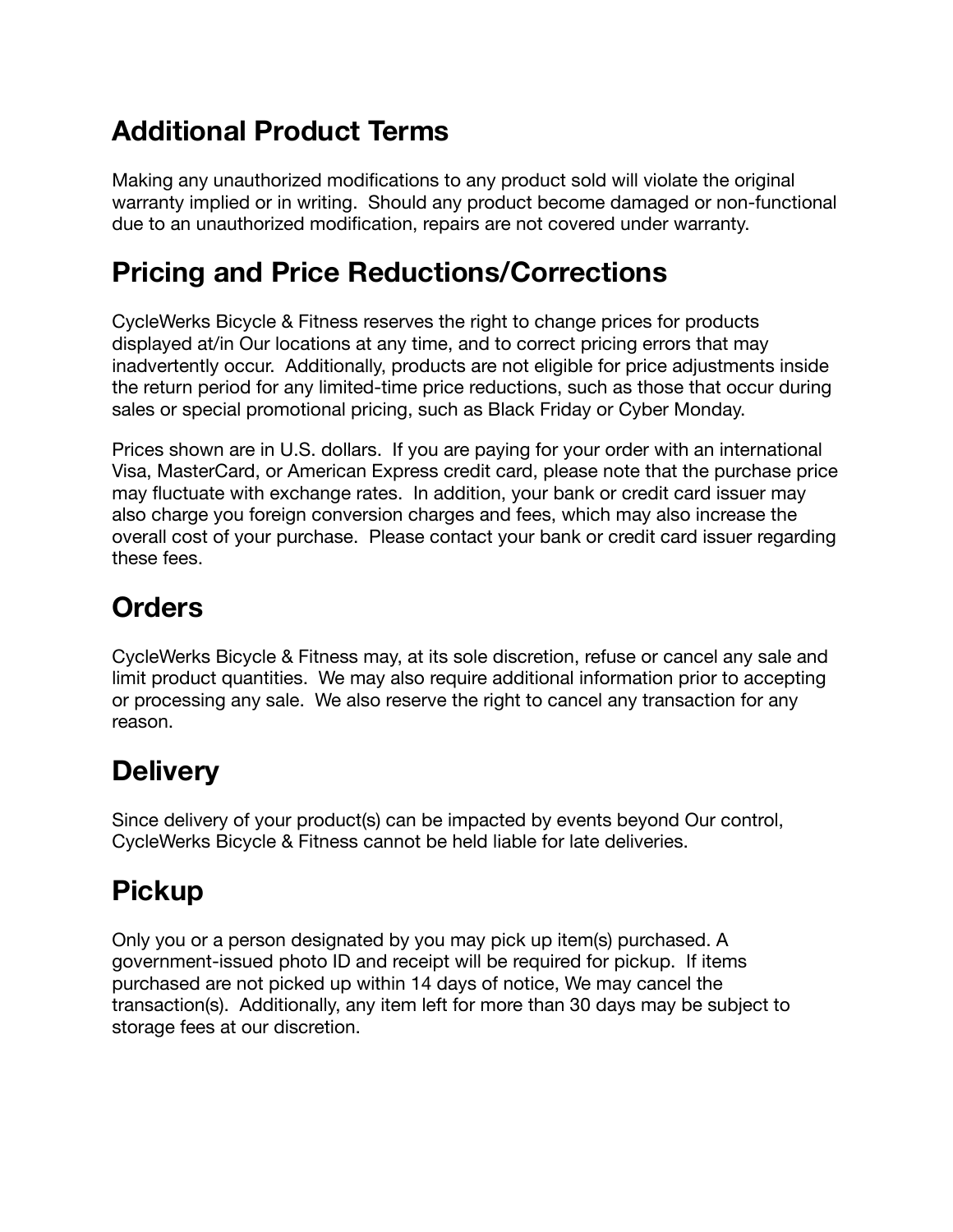Risk of loss, or damage to any product(s) pass to you when you, or a person designated by you, acquires physical possession of the product(s) upon leaving our stores.

Please note that certain products and payment methods are not eligible for pickup by a third party. CycleWerks Bicycle & Fitness is not responsible for actions taken by the third party once your item(s) have been picked up.

## **Consumers Only**

CycleWerks Bicycle & Fitness sells to end-user customers only, and reserves the right to refuse or cancel your sale if we suspect you are purchasing products for resale.

# **Product Availability and Limitations**

Given the popularity and/or supply constraints of the products we carry, We may have a limited number of products available for purchase, and reserve the right to change quantities available for purchase at any time. Furthermore, there may be occasions when We confirm your sale but subsequently learn We cannot supply the ordered product.

# **PRIVACY POLICY/TERMS OF USE**

Please read carefully before using this site. This site is owned and operated by CycleWerks Bicycle & Fitness together with its subsidiaries and affiliates including but not limited to TNHMultisport LLC, (collectively "We", "Us" or "Our"). By using this site, you signify your agreement to the **Privacy Policy** and **Terms of Use**. If you do not agree with these terms, please do not use this site. We reserve the right, at Our discretion, to change, modify, add, or remove portions of these terms at any time. Please check periodically for changes. Your continued use of this site following the posting of changes to these terms will signify your acceptance of the revised terms. They were last updated on January 21, 2021.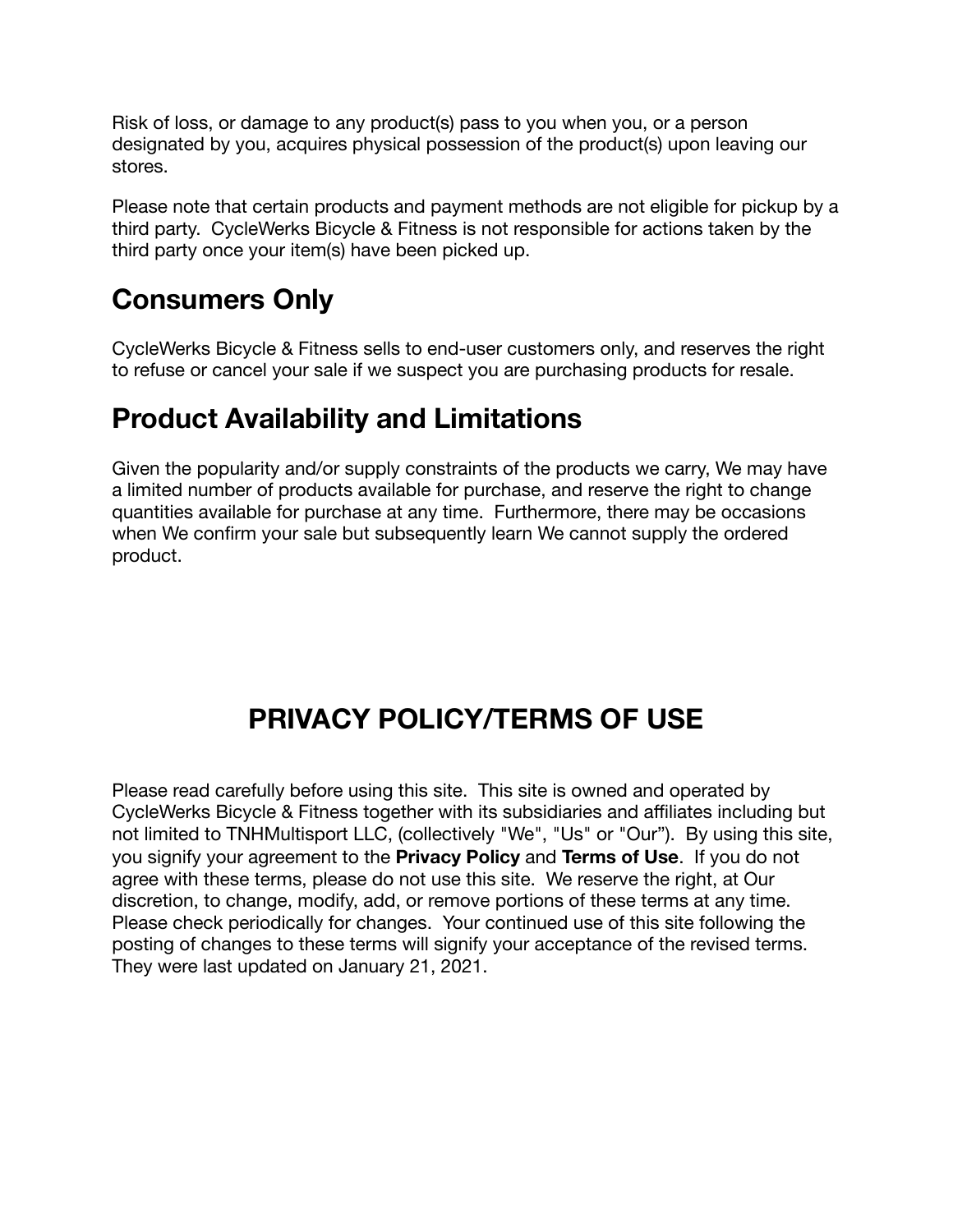## **Privacy Policy**

Your privacy on the Internet is important to Us. As a part of the operation of this site, We gather certain types of information about users. We want you to know the types of information We gather and what we do with it.

### **Information We Collect**

We collect two general types of information from users: personal data (such as names and e-mail addresses); and aggregate data (such as information about traffic patterns on this site; for example, how many users log into this site on a daily basis).

## **Personal Data**

Personal data is collected when users provide information to Us, for example in registering for electronic newsletters or other membership services, in answering surveys, and/or registering for contests and other promotional opportunities provided by Us. When you register or request information on this site, We generally need you to provide your name, e-mail address, mailing address, and phone number, as well as create a username and password. In addition, if you send Us personal correspondence, such as e-mails or letters, We may collect such information into a file specific to you.

### **Aggregated Information and Usage Information**

Aggregate information, such as which page users access and information volunteered by users, such as survey information and/or site registration information, is collected through various methods. In the course of using Our site, We also automatically track certain information about you. This information includes the URL that you just came from, which URL you next go to, what browser you are Using, and your IP address. An IP address is a number that is automatically assigned to your computer whenever you're surfing the web. Web servers, the computers that "serve up" web pages, automatically identify your computer by its IP address, and when you request a page from Us, WIX servers log your IP address. We do not link IP addresses to anything personally identifiable, so although your session will be logged, you will remain anonymous to Us.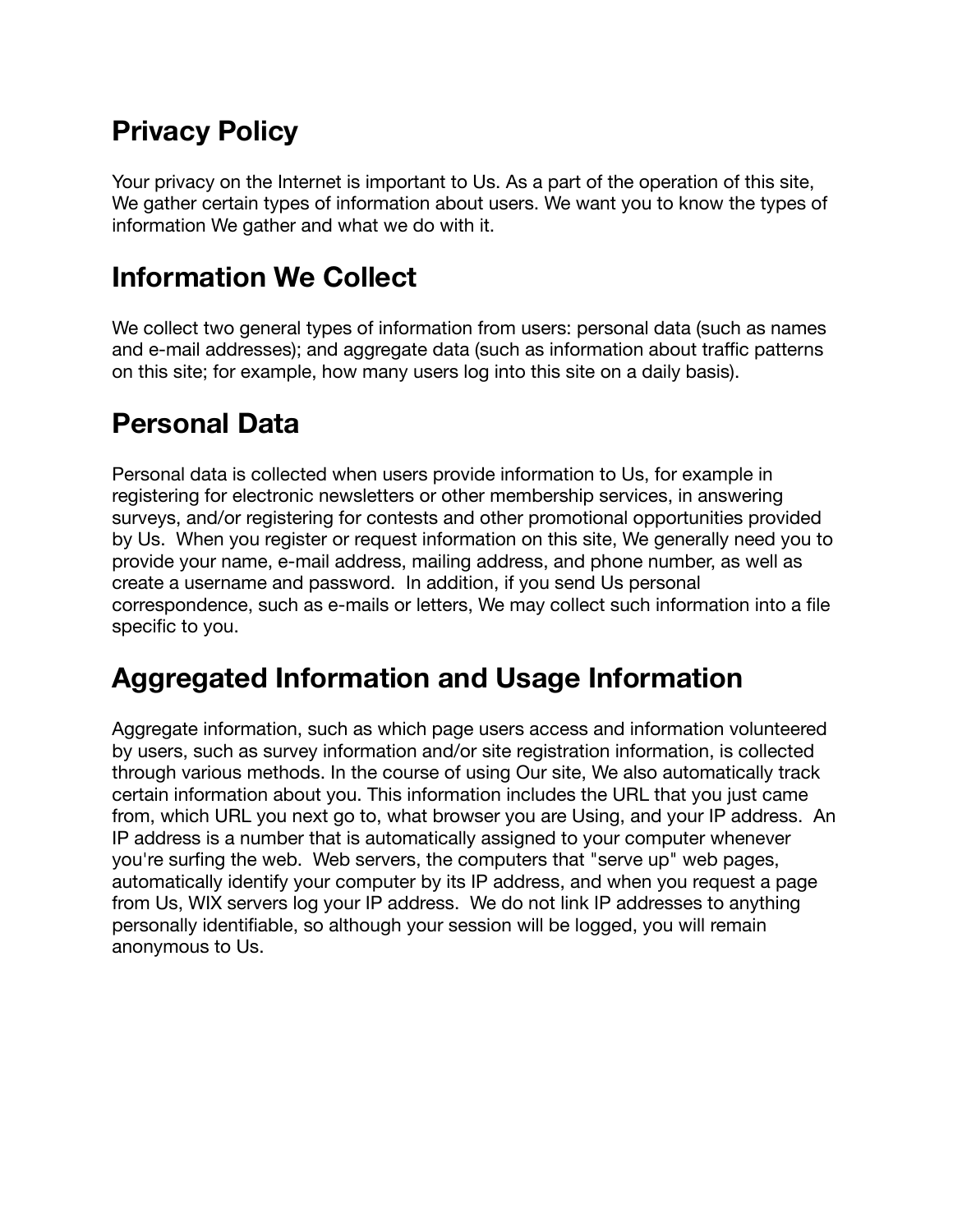### **Use of Cookies**

#### What is a cookie?

Cookies are small files that our website may place on your computer or mobile device ("Device") via your web browser. Cookies contain information that is transferred to your Device's hard drive. Some of the cookies store information required for this website to function properly. Other cookies help us improve the website for you by tracking how many people visit the website, which pages they visit, and how frequently.

Some cookies are deleted at the end of each browser session. These are called "session cookies". They allow website operators to link your actions during a browser session. A browser session starts when a user opens the browser window and finishes when they close the browser window.

Other cookies remain on your Device for a longer period (as specified in the cookie). These are called "persistent cookies". They are activated each time you visit the website that created that particular cookie.

#### How to delete and block cookies

You may block cookies by activating the setting on your browser that allows you to refuse the setting of all or some cookies. However, if you use your browser settings to block all cookies (including essential cookies) you may not be able to access all or parts of our site. Unless you have adjusted your browser setting so that it will refuse cookies, our system will issue cookies as soon you visit our site. Turning off or deleting cookies will not prevent device identification and related data collection from occurring.

Turning off the browser's cookies will prevent web beacons and cookies from measuring the relevance and effectiveness of our site/emails and advertising as well as the tailored advertising brought to you by our partners. You may also not be able to use all the interactive features of our site/emails if cookies are disabled. If you no longer wish to receive tailored advertisements from us, third party advertising networks, or if you would like more information about this practice, please visit: *www.aboutads.info*.

#### Can I withdraw my consent?

Once you have consented to our use of cookies, we shall store a cookie on your Device to remember this for next time. This will expire periodically. If you wish to withdraw your consent at any time, you will need to delete your cookies using your internet browser settings.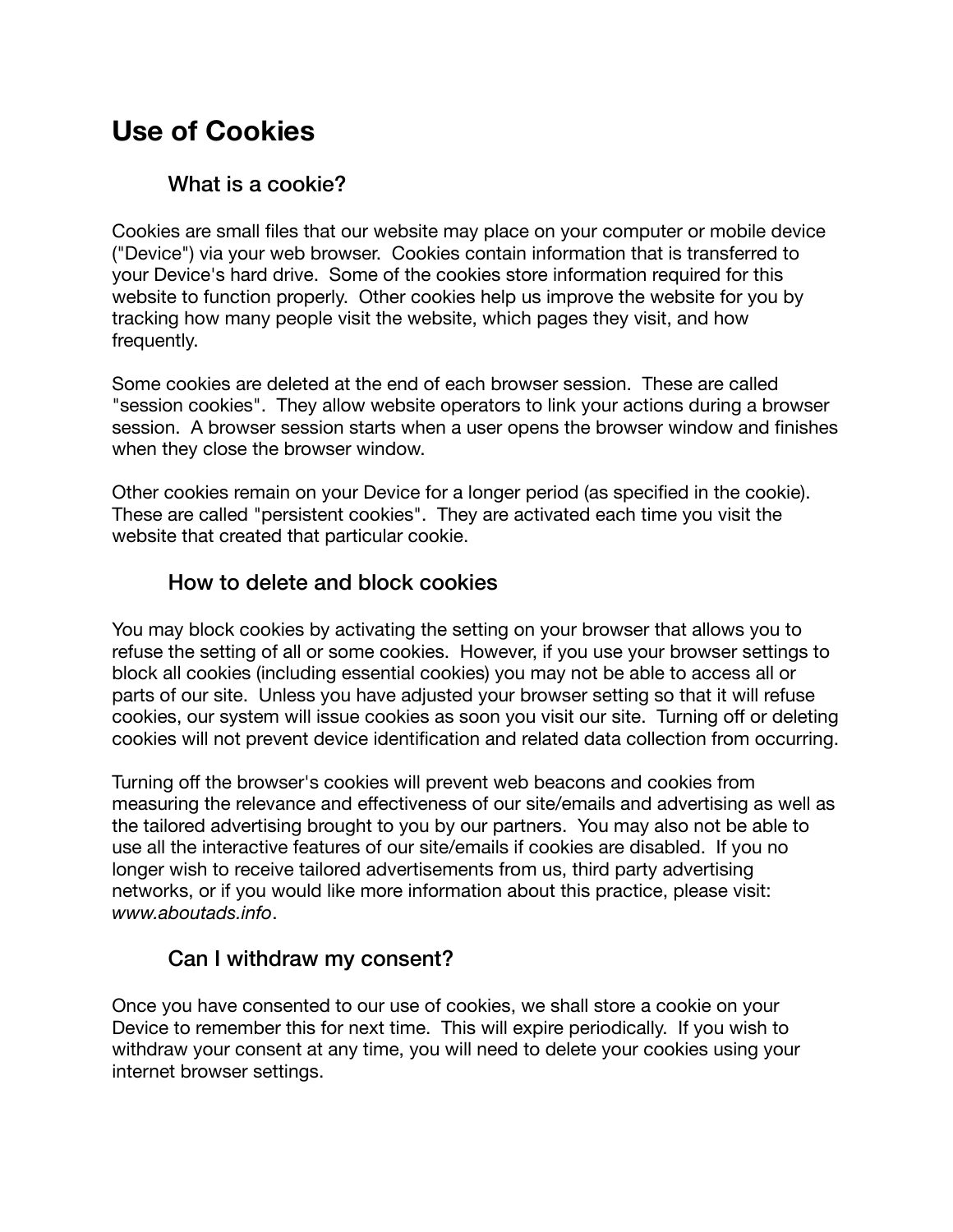For further information about deleting or blocking cookies, please visit: *www.aboutcookies.org*.

#### What happens if I block or refuse to accept cookies?

Accepting cookies is a condition of using this website, so if you refuse or block cookies, we can't guarantee your ability to use this site or how it will perform during your visit.

#### What cookies do we use and why?

The cookies used on our site are categorized as follows:

#### Strictly Necessary

Strictly Necessary cookies let you move around the website and use essential features. Without these cookies, services you have asked for cannot be provided. Please note that these cookies do not gather any information about you that could be used for marketing or remembering where you've been on the internet.

We use these Strictly Necessary cookies to:

Remember selections you've made or information you've entered on forms when you navigate to different pages during a web browser session;

Identify you as being logged in to our website;

Make sure you connect to the right service on our website when we make any changes to the way the website works;

Remember selections you've made that allow us to deliver you the correct content, such as your language and region preferences.

Route users to specific applications of a service or specific servers.

#### **Performance**

Performance cookies collect information about how you use our website (e.g., which pages you visit and if you experience any errors). These cookies do not collect any information that could identify you and are only used to help us improve how our website works, understand what interests our users, and measure how effective our advertising is.

We use Performance cookies for: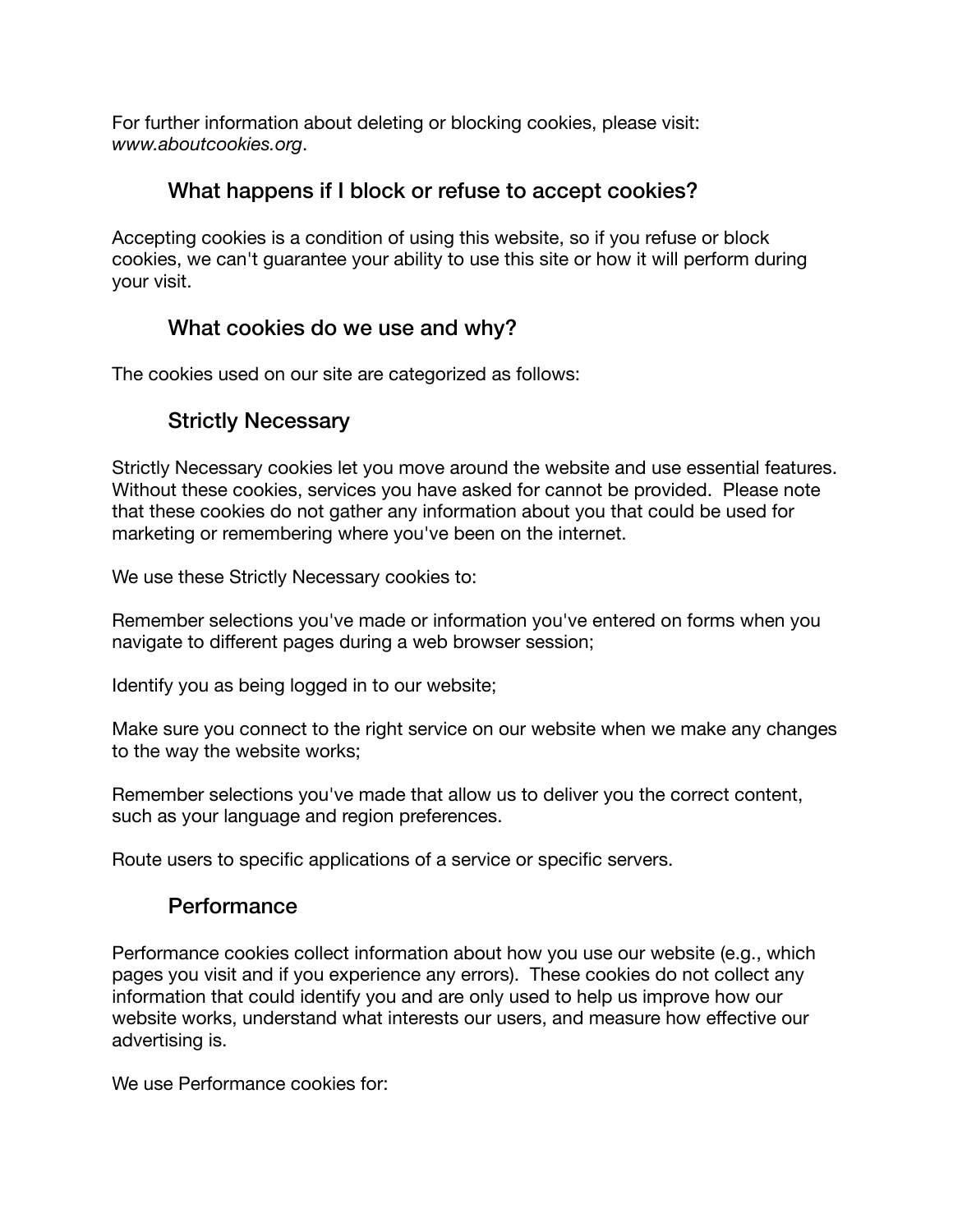Web Analytics: To provide statistics on how our website is used;

Ad Response Rates: To see how effective our advertisements are, including those pointing to our sites;

Affiliate Tracking: To provide feedback to partners that one of our visitors also visited their website. This can include details of any products purchased;

Error Management: To help us improve the website by measuring any errors that occur;

#### **Functionality**

Functionality cookies are used to provide services or to remember settings to improve your visit.

We use Functionality cookies to:

Remember settings you've applied, such as layout, text size, preferences, and colors;

Remember if we've already asked you if you want to fill in a survey;

Show you when you're logged in to the website.

#### **Targeting**

Targeting cookies are linked to services provided by third parties, such as 'Like' buttons or 'Share' buttons. Third parties provide these services in return for recognizing that you have visited our website.

We use Targeting cookies to:

Link to social networks like Facebook, who may subsequently use information about your visit to target advertising to you on other websites;

Provide advertising agencies with information on your visit so that they can present you with advertisements in which you may be interested.

Some of the cookies used on this site are managed by third parties. You may refer to the third parties' website privacy notifications for further information. We do not control these sites or their use of cookies and we bear no responsibility or liability for them.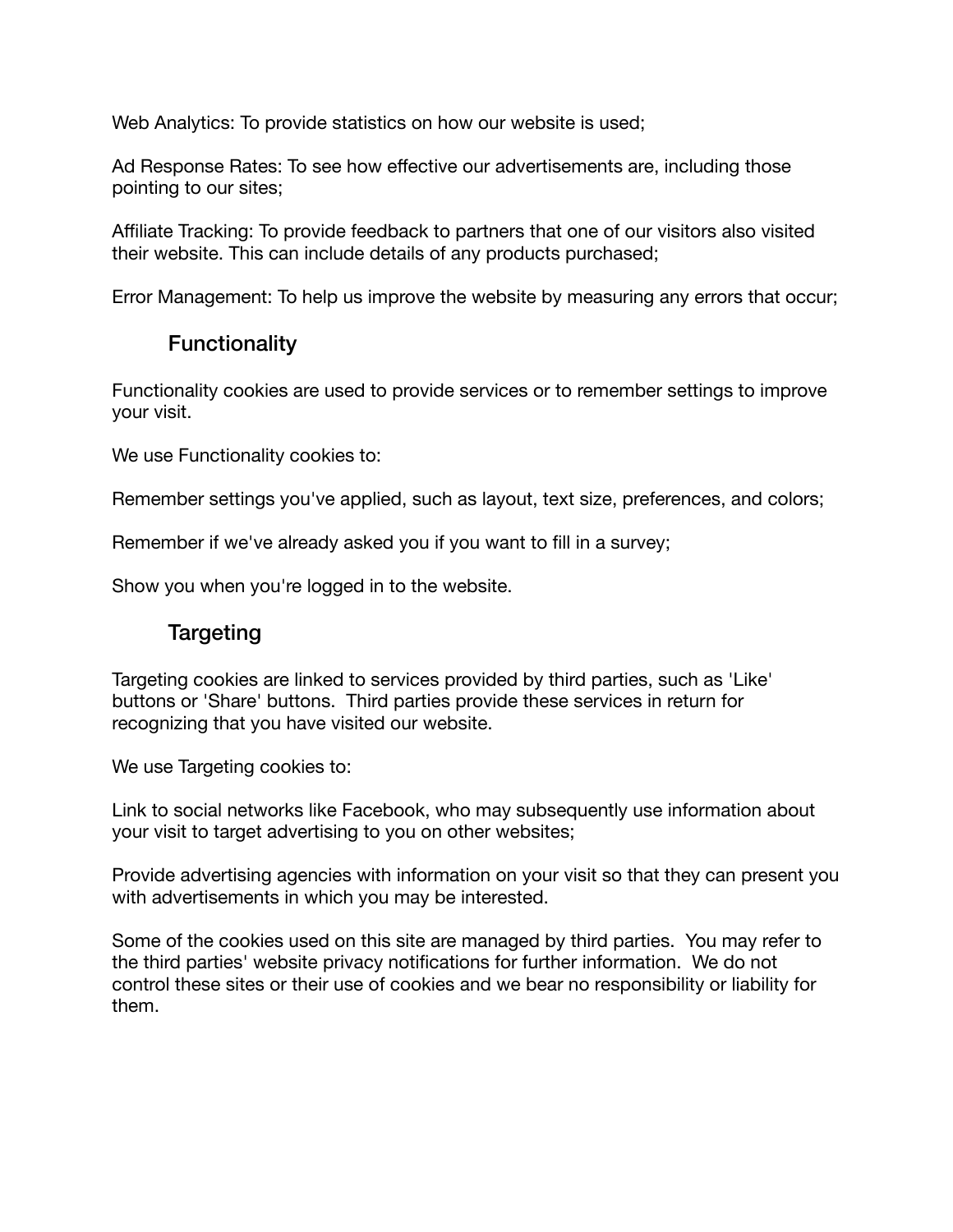## **Use of Information Collected by Us**

We use both the personal and aggregated and usage information We collect for multiple purposes. For example, We collect this information for fulfilling prizes, administering information requests and providing information services, tracking/ verifying compliance with Our policies as well as federal, state and local laws, and for editorial and feedback solicitation purposes. We may use your e-mail address and, in rare situations, your mailing address or phone number, to contact you regarding customer service issues or billing matters. Personal and aggregated information is also used to: improve the content of the site; perform system administration activities; customize the content and/or layout of the site for each individual user; and notify users about updates to the site or promotional offers or opportunities that We believe will be of interest to you. We will always try to provide you with an opportunity to decline this service when such information is requested from you online. If you later decide you would rather not receive this information, or would like to opt-out of any other information request or distribution, you may simply reply to any e-mail sent to you and type UNSUBSCRIBE as the subject of your reply or in the message of the email. We may also use your information and activity on the site to resolve disputes, troubleshoot problems and enforce Our Terms of Use.

### **Disclosure of Collected Information to Third Parties**

We do not sell, trade, rent or otherwise provide your personal data to third parties without prior permission from you, provided however, that third parties does not include Our subsidiaries, affiliates, licensees, partners, website hosting partners or other parties who assist Us in operating this site. We may, however, share your data in an aggregate format, as well as aggregate usage information, with third parties for both advertising and promotional purposes. Further, We cooperate with all law enforcement inquires, and with all third parties, to enforce their intellectual property or other legal rights.

## **Links to Other Sites**

It is important to note that this site might contain links to other sites, and that those sites may not follow the same privacy policies as Us. For instance, if you clicked on an advertisement on site, this might take you away from this site and to an entirely different site. This includes links to advertisers, bicycle dealers, content providers, and business partners, who may use Our name and/or logos as a result of a co-branding or other agreement. These sites may send their own cookies to you, and may collect data and make uses of it that We would not. We do not control these sites or use, or bear any responsibility or liability for them.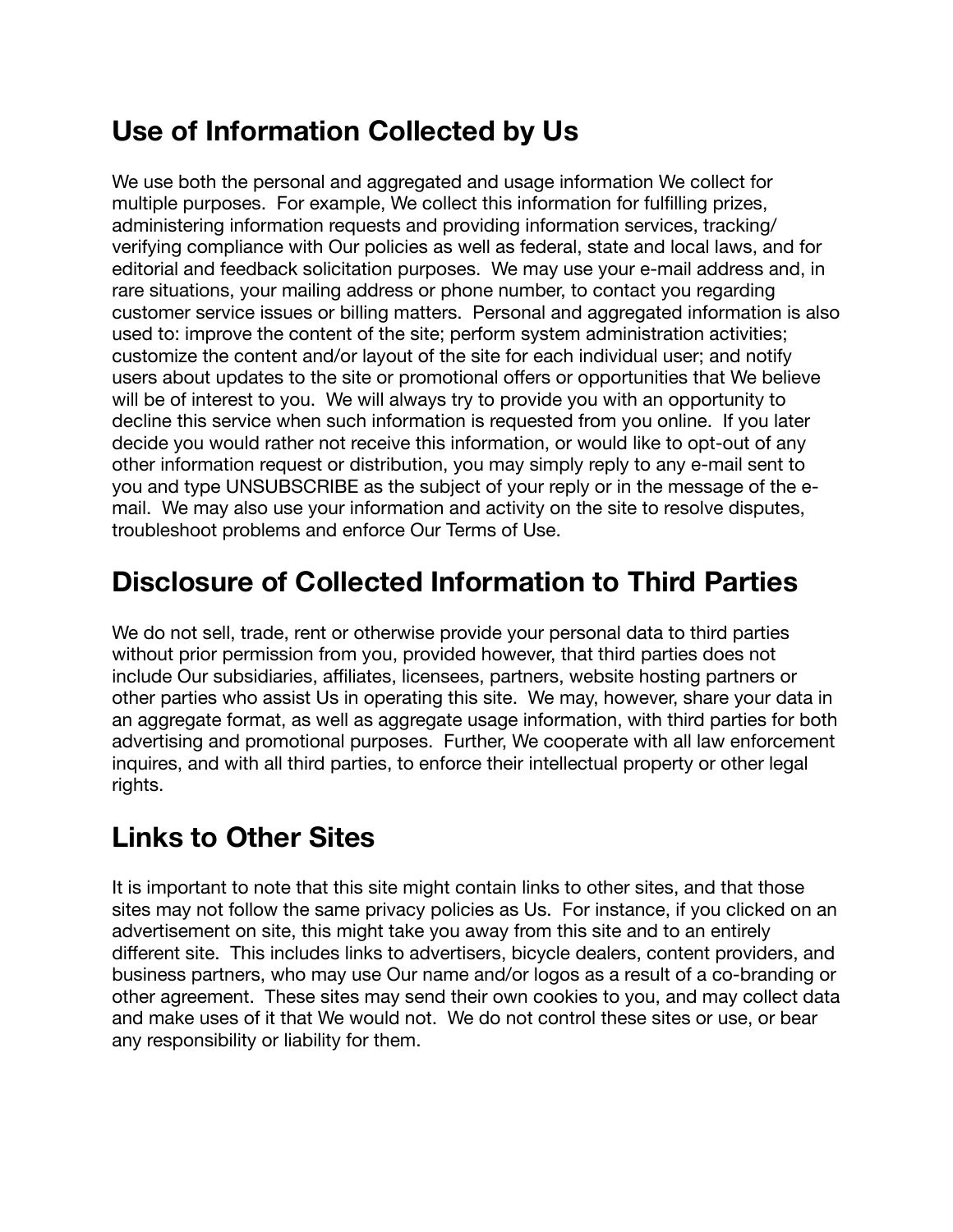# **Security**

The security of all personally identifiable information associated with users of this site is of great concern to Us. Unfortunately, no data transmission over the Internet can be guaranteed to be 100% secure. As a result, we can't ensure or warrant the security of any information you transmit to Us, and you do so at your own risk.

## **Terms of Use**

#### Ownership; Restrictions on Use of Materials

The entire content included in this site, including but not limited to text, graphics or code, is owned by or licensed to Us. We reserve the right to make changes to the content of this site at any time without notice, including brands, products, equipment, and descriptions. Except as expressly provided herein, you may not use, download, upload, copy, print, display, perform, reproduce, publish, license, post, transmit or distribute any information or content from this site in whole or in part without Our prior written permission. Trademarks, service marks, slogans, logos and trade names identified on this site are either Our trademarks or trademarks of a third party licensor or other provider. None of these marks, names or logos may be used without the prior written consent of their owner.

# **Blog**

"Blog" means a chat area, bulletin board, or e-mail function offered as part of this site. Harassment in any manner or form on this site, including via e-mail and chat or by obscene or abusive language, is strictly forbidden. You shall not upload to, distribute through, or otherwise publish on or through this site any content that is libelous, defamatory, infringing, obscene, pornographic, threatening, invasive of privacy or publicity rights, abusive, illegal, or otherwise objectionable that would constitute or encourage a criminal offense, violate the rights of any party, or otherwise give rise to liability or violate any law. The blog shall be used only in a noncommercial manner. You shall not, without Our express approval, distribute or otherwise publish any material containing any solicitation of funds, promotion, advertising, or solicitation for goods or services. By uploading materials to any Forum or submitting any materials to Us, you automatically grant us a perpetual, royalty-free, irrevocable, nonexclusive right and license, subject only to express restrictions set forth in Our Privacy Policy, to use, reproduce, modify, adapt, publish, translate, create derivative works from, and distribute such materials or incorporate such materials into any form, medium, or technology now known or later developed throughout the world.

We do not and cannot review all communications and materials posted to or created by users accessing Our site and are not in any manner responsible for the content of